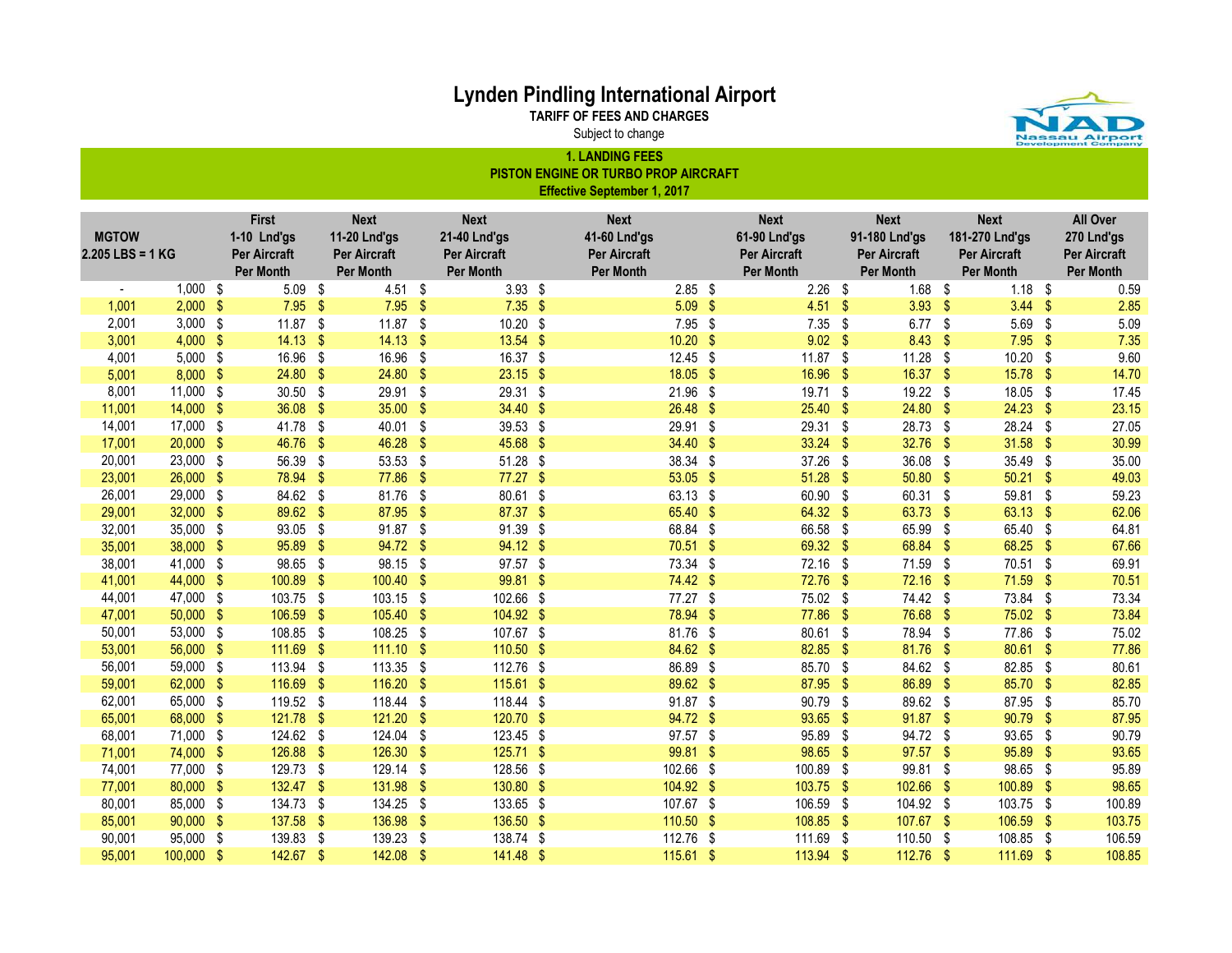TARIFF OF FEES AND CHARGES

Subject to change 1. LANDING FEES

|                                                                                                                                                                                                                                                                                                                                                                                                                                                                                                                                                                                                                                                          | I. LANDINO FEEJ<br><b>PISTON ENGINE OR TURBO PROP AIRCRAFT</b><br><b>Effective September 1, 2017</b> |      |           |      |        |      |        |     |        |      |             |      |        |      |             |      |        |
|----------------------------------------------------------------------------------------------------------------------------------------------------------------------------------------------------------------------------------------------------------------------------------------------------------------------------------------------------------------------------------------------------------------------------------------------------------------------------------------------------------------------------------------------------------------------------------------------------------------------------------------------------------|------------------------------------------------------------------------------------------------------|------|-----------|------|--------|------|--------|-----|--------|------|-------------|------|--------|------|-------------|------|--------|
| <b>First</b><br><b>Next</b><br><b>Next</b><br><b>Next</b><br><b>Next</b><br><b>All Over</b><br><b>Next</b><br><b>Next</b><br><b>MGTOW</b><br>181-270 Lnd'gs<br>11-20 Lnd'gs<br>21-40 Lnd'gs<br>41-60 Lnd'gs<br>61-90 Lnd'gs<br>91-180 Lnd'gs<br>270 Lnd'gs<br>$1-10$ Lnd'gs<br>$2.205$ LBS = 1 KG<br><b>Per Aircraft</b><br><b>Per Aircraft</b><br><b>Per Aircraft</b><br><b>Per Aircraft</b><br><b>Per Aircraft</b><br><b>Per Aircraft</b><br><b>Per Aircraft</b><br><b>Per Aircraft</b><br>Per Month<br>Per Month<br>Per Month<br><b>Per Month</b><br><b>Per Month</b><br>Per Month<br>Per Month<br>Per Month<br>116.69 \$<br>145.52 \$<br>$115.61$ \$ |                                                                                                      |      |           |      |        |      |        |     |        |      |             |      |        |      |             |      |        |
| 100,001                                                                                                                                                                                                                                                                                                                                                                                                                                                                                                                                                                                                                                                  | 105,000 \$                                                                                           |      |           |      | 144.34 | S.   | 143.75 | \$  | 118.44 | -\$  |             |      |        |      | 113.94      | - \$ | 111.69 |
| 105,001                                                                                                                                                                                                                                                                                                                                                                                                                                                                                                                                                                                                                                                  | $110,000$ \$                                                                                         |      | 147.77    | - \$ | 147.19 | S    | 146.60 | -\$ | 120.70 | -S   | 119.52 \$   |      | 117.87 | - \$ | 116.69      | S    | 113.94 |
| 110,001                                                                                                                                                                                                                                                                                                                                                                                                                                                                                                                                                                                                                                                  | 115,000 \$                                                                                           |      | 150.51 \$ |      | 150.02 | S.   | 149.43 | \$  | 123.45 | -\$  | 121.78 \$   |      | 120.70 | \$   | 119.52 \$   |      | 116.69 |
| 115,001                                                                                                                                                                                                                                                                                                                                                                                                                                                                                                                                                                                                                                                  | 120,000                                                                                              | - \$ | 152.77    | -S   | 152.28 | S    | 151.69 | S   | 125.71 | - \$ | $124.62$ \$ |      | 123.45 | - \$ | $121.78$ \$ |      | 119.52 |
| 120,001                                                                                                                                                                                                                                                                                                                                                                                                                                                                                                                                                                                                                                                  | 125,000                                                                                              | -\$  | 155.61    | - \$ | 155.03 | S.   | 154.53 | S   | 128.56 | - \$ | 126.88      | - \$ | 125.71 | - \$ | 124.62      | ß.   | 121.78 |
| 125,001                                                                                                                                                                                                                                                                                                                                                                                                                                                                                                                                                                                                                                                  | 130,000 \$                                                                                           |      | 158.46    |      | 157.29 | S    | 156.78 | \$  | 130.80 | \$   | 129.73 \$   |      | 128.56 | -\$  | 126.88 \$   |      | 124.62 |
| 130,001                                                                                                                                                                                                                                                                                                                                                                                                                                                                                                                                                                                                                                                  | 135,000                                                                                              | -\$  | 160.71    | - \$ | 160.12 | S    | 159.53 | \$  | 133.65 | -\$  | 132.47 \$   |      | 130.80 | - \$ | 129.73      | S    | 126.88 |
| 135,001                                                                                                                                                                                                                                                                                                                                                                                                                                                                                                                                                                                                                                                  | 140,000                                                                                              | - \$ | 163.56    | - \$ | 162.96 | S    | 162.38 | S   | 136.50 | -\$  | 134.73 \$   |      | 133.65 | -\$  | 132.47      | -\$  | 129.73 |
| 140,001                                                                                                                                                                                                                                                                                                                                                                                                                                                                                                                                                                                                                                                  | 145,000                                                                                              | - \$ | 165.82    |      | 165.24 | S    | 164.64 | S   | 138.74 | \$   | 137.58 \$   |      | 136.50 | - \$ | 134.73      |      | 132.47 |
| 145,001                                                                                                                                                                                                                                                                                                                                                                                                                                                                                                                                                                                                                                                  | 150,000                                                                                              | - \$ | 168.56 \$ |      | 168.06 | S    | 167.47 | \$  | 141.48 | \$   | 139.83 \$   |      | 138.74 | -\$  | 137.58      | - \$ | 134.73 |
| 150,001                                                                                                                                                                                                                                                                                                                                                                                                                                                                                                                                                                                                                                                  | 155,000                                                                                              | - \$ | 171.40 \$ |      | 170.91 | S    | 170.33 | S   | 144.34 | \$   | 142.67 \$   |      | 141.48 | - \$ | 139.83      | - \$ | 137.58 |
| 155,001                                                                                                                                                                                                                                                                                                                                                                                                                                                                                                                                                                                                                                                  | 160,000                                                                                              | - \$ | 173.66    |      | 173.06 | -S   | 172.58 |     | 146.60 | - \$ | $145.52$ \$ |      | 143.75 | - \$ | 142.67      | \$.  | 139.83 |
| 160,001                                                                                                                                                                                                                                                                                                                                                                                                                                                                                                                                                                                                                                                  | 165,000                                                                                              | \$   | 176.50    |      | 175.92 | S    | 175.32 | \$  | 150.51 | \$   | 147.77 \$   |      | 147.77 | - \$ | 145.52      |      | 142.67 |
| 165,001                                                                                                                                                                                                                                                                                                                                                                                                                                                                                                                                                                                                                                                  | 170,000                                                                                              | - \$ | 178.75 \$ |      | 178.16 | S.   | 177.57 | S   | 152.28 | -S   | $150.51$ \$ |      | 149.43 | -\$  | 147.77      | - \$ | 145.52 |
| 170,001                                                                                                                                                                                                                                                                                                                                                                                                                                                                                                                                                                                                                                                  | 175,000                                                                                              | - \$ | 181.60 \$ |      | 181.01 | S    | 180.42 | S   | 154.53 | \$   | 152.77 \$   |      | 151.69 | - \$ | 150.51      | S    | 147.77 |
| 175,001                                                                                                                                                                                                                                                                                                                                                                                                                                                                                                                                                                                                                                                  | 180,000                                                                                              | -S   | 184.34    |      | 183.27 | S    | 182.69 | S   | 157.29 | -S   | 155.61      | - \$ | 154.53 | -S   | 152.77      | S.   | 150.51 |
| 180,001                                                                                                                                                                                                                                                                                                                                                                                                                                                                                                                                                                                                                                                  | 185,000                                                                                              | - \$ | 186.59    |      | 186.10 | \$   | 185.51 | \$  | 159.53 | \$   | 158.46      | - \$ | 156.78 | - \$ | 155.61      |      | 152.77 |
| 185,001                                                                                                                                                                                                                                                                                                                                                                                                                                                                                                                                                                                                                                                  | 190,000                                                                                              | - \$ | 189.43    | - \$ | 188.85 | S    | 188.36 | \$  | 162.38 | -S   | $160.71$ \$ |      | 159.53 | - \$ | 158.46      | S    | 155.61 |
| 190,001                                                                                                                                                                                                                                                                                                                                                                                                                                                                                                                                                                                                                                                  | 195,000                                                                                              | \$   | 191.69    | -\$  | 191.11 | \$   | 190.61 | \$  | 164.64 | \$   | 163.56      | - \$ | 162.38 | - \$ | 160.71      | S    | 158.46 |
| 195,001                                                                                                                                                                                                                                                                                                                                                                                                                                                                                                                                                                                                                                                  | 200,000                                                                                              | - \$ | 194.55    | - \$ | 193.96 | - \$ | 193.37 | \$  | 167.47 | \$   | 165.82 \$   |      | 164.64 | -S   | 163.56      | - \$ | 160.71 |

1) MGTOW - Maximum gross take off weight

2) Landing Fees are not payable where an aircraft or any person on board is threatened by serious or imminent danger and an unscheduled landing is made to non-intended destination

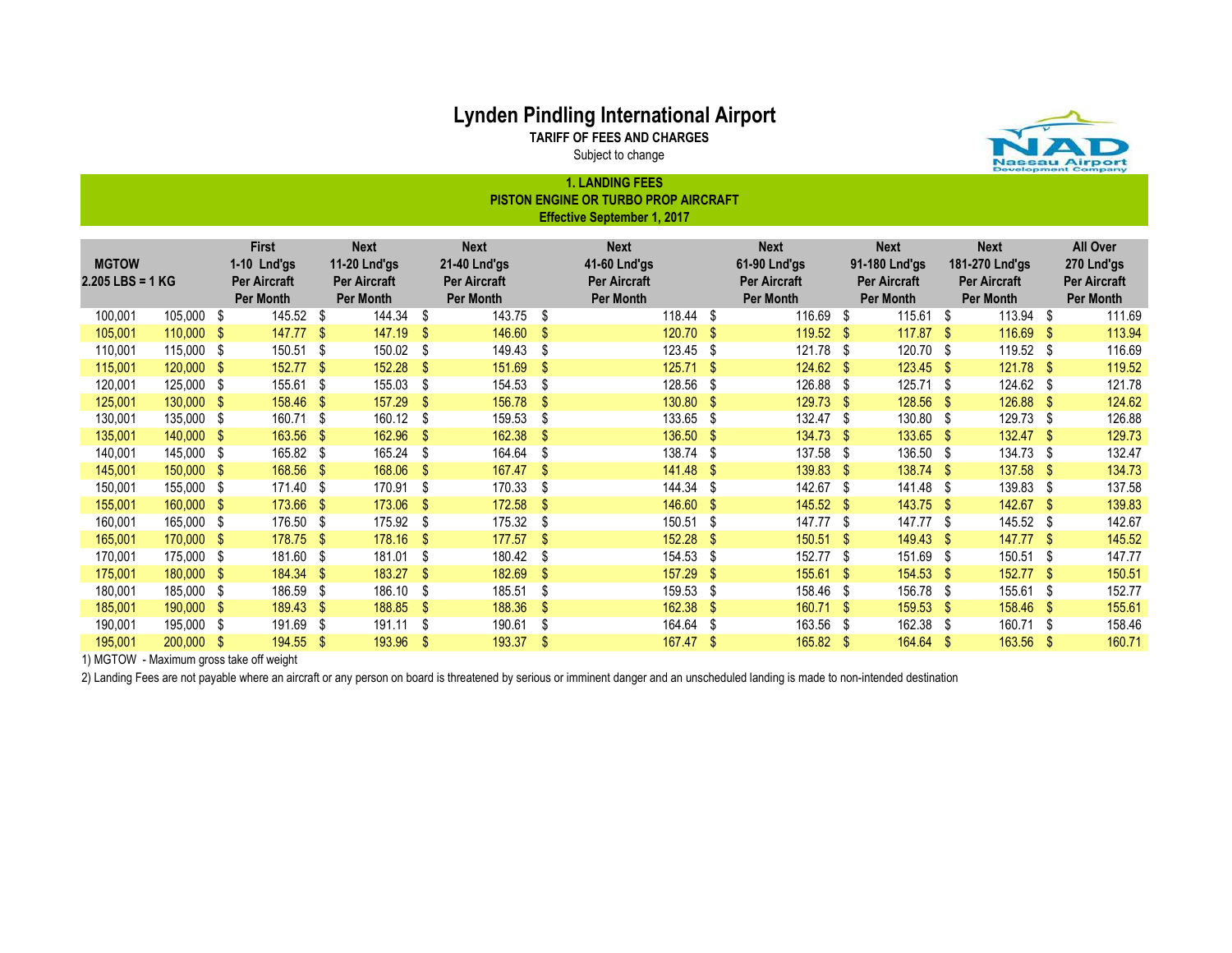

TARIFF OF FEES AND CHARGES Subject to change

|                                    | <b>2. LANDING FEES</b><br><b>JET AIRCRAFT</b> |  |                                                                 |  |                                                                        |    |                                                                        |               |                                                                        |                         |                                                                 |    |                                                                         |      |                                                                   |                                                                   |
|------------------------------------|-----------------------------------------------|--|-----------------------------------------------------------------|--|------------------------------------------------------------------------|----|------------------------------------------------------------------------|---------------|------------------------------------------------------------------------|-------------------------|-----------------------------------------------------------------|----|-------------------------------------------------------------------------|------|-------------------------------------------------------------------|-------------------------------------------------------------------|
|                                    |                                               |  |                                                                 |  |                                                                        |    |                                                                        |               | <b>Effective September 1, 2017</b>                                     |                         |                                                                 |    |                                                                         |      |                                                                   |                                                                   |
| <b>MGTOW</b><br>$2.205$ LBS = 1 KG |                                               |  | First<br>1-10 Lnd'gs<br><b>Per Aircraft</b><br><b>Per Month</b> |  | <b>Next</b><br>11-20 Lnd'gs<br><b>Per Aircraft</b><br><b>Per Month</b> |    | <b>Next</b><br>21-40 Lnd'gs<br><b>Per Aircraft</b><br><b>Per Month</b> |               | <b>Next</b><br>41-60 Lnd'gs<br><b>Per Aircraft</b><br><b>Per Month</b> |                         | <b>Next</b><br>61-90 Lnd'gs<br><b>Per Aircraft</b><br>Per Month |    | <b>Next</b><br>91-180 Lnd'gs<br><b>Per Aircraft</b><br><b>Per Month</b> |      | <b>Next</b><br>181-270 Lnd'gs<br><b>Per Aircraft</b><br>Per Month | All Over<br>270 Lnd'gs<br><b>Per Aircraft</b><br><b>Per Month</b> |
|                                    | $5,000$ \$                                    |  | 38.94 \$                                                        |  | 33.82 \$                                                               |    | 30.99 \$                                                               |               | 25.98 \$                                                               |                         | $23.15$ \$                                                      |    | $21.48$ \$                                                              |      | 20.89 \$                                                          | 18.05                                                             |
| 5,001                              | $10,000$ \$                                   |  | 54.71 \$                                                        |  | 51.87 \$                                                               |    | 49.03 \$                                                               |               | 38.94 \$                                                               |                         | 36.08 \$                                                        |    | 30.99 \$                                                                |      | 28.73 \$                                                          | 25.98                                                             |
| 10,001                             | 15,000 \$                                     |  | 69.91 \$                                                        |  | 67.66 \$                                                               |    | 64.81 \$                                                               |               | 49.03 \$                                                               |                         | 46.76 \$                                                        |    | 39.53 \$                                                                |      | 38.94 \$                                                          | 36.08                                                             |
| 15,001                             | $20,000$ \$                                   |  | 85.70 \$                                                        |  | 82.85 \$                                                               |    | 80.61 \$                                                               |               | 64.81 \$                                                               |                         | 62.06 \$                                                        |    | 55.30 \$                                                                |      | 54.71 \$                                                          | 51.87                                                             |
| 20,001                             | 25,000 \$                                     |  | 103.75 \$                                                       |  | 100.89 \$                                                              |    | 98.65 \$                                                               |               | 77.86                                                                  | -\$                     | 75.02 \$                                                        |    | 68.84 \$                                                                |      | 67.66 \$                                                          | 64.81                                                             |
| 25,001                             | $30,000$ \$                                   |  | 119.52 \$                                                       |  | 116.69 \$                                                              |    | 113.94 \$                                                              |               | 87.95                                                                  | $\frac{1}{2}$           | 85.70 \$                                                        |    | 80.12 \$                                                                |      | 77.86 \$                                                          | 75.02                                                             |
| 30,001                             | 35,000 \$                                     |  | 132.47 \$                                                       |  | 129.73 \$                                                              |    | 126.88 \$                                                              |               | 95.89                                                                  | -\$                     | 93.65 \$                                                        |    | 86.89 \$                                                                |      | 85.70 \$                                                          | 82.85                                                             |
| 35,001                             | 40,000 \$                                     |  | 142.67 \$                                                       |  | 139.83 \$                                                              |    | 137.58                                                                 | $\sqrt[3]{2}$ | 103.75                                                                 | -\$                     | 100.89 \$                                                       |    | 95.89 \$                                                                |      | 93.65 \$                                                          | 90.79                                                             |
| 40,001                             | 45,000 \$                                     |  | 155.61 \$                                                       |  | 152.77 \$                                                              |    | 150.51 \$                                                              |               | 111.69                                                                 | \$                      | 108.85 \$                                                       |    | 103.15 \$                                                               |      | 100.89 \$                                                         | 98.65                                                             |
| 45,001                             | $50,000$ \$                                   |  | 163.56 \$                                                       |  | 160.71 \$                                                              |    | 158.46 \$                                                              |               | 124.62 \$                                                              |                         | 121.78 \$                                                       |    | 116.20 \$                                                               |      | 113.94 \$                                                         | 111.19                                                            |
| 50,001                             | 55,000 \$                                     |  | 171.40 \$                                                       |  | 168.56 \$                                                              |    | 165.82 \$                                                              |               | 126.88                                                                 | -\$                     | 124.62 \$                                                       |    | 118.95                                                                  | - \$ | 116.69 \$                                                         | 113.94                                                            |
| 55,001                             | 60,000 \$                                     |  | 173.66 \$                                                       |  | 171.40 \$                                                              |    | 168.56                                                                 | - \$          | 132.47 \$                                                              |                         | 129.73 \$                                                       |    | 124.04 \$                                                               |      | 121.78 \$                                                         | 119.52                                                            |
| 60,001                             | 65,000 \$                                     |  | 181.60 \$                                                       |  | 178.75 \$                                                              |    | 176.50                                                                 | -\$           | 134.73                                                                 | \$                      | 132.47 \$                                                       |    | 129.14 \$                                                               |      | 124.62 \$                                                         | 121.78                                                            |
| 65,001                             | 70,000 \$                                     |  | 186.59 \$                                                       |  | 184.34 \$                                                              |    | 181.60                                                                 | -\$           | 139.83                                                                 | $\sqrt[6]{\frac{1}{2}}$ | 137.58 \$                                                       |    | 131.39 \$                                                               |      | 129.73 \$                                                         | 126.88                                                            |
| 70,001                             | 75,000 \$                                     |  | 194.55 \$                                                       |  | 191.69 \$                                                              |    | 189.43 \$                                                              |               | 142.67 \$                                                              |                         | 139.83 \$                                                       |    | 136.98 \$                                                               |      | 132.47 \$                                                         | 129.73                                                            |
| 75,001                             | 80,000 \$                                     |  | 197.38 \$                                                       |  | 194.55 \$                                                              |    | 191.69 \$                                                              |               | 147.77 \$                                                              |                         | 145.52 \$                                                       |    | 141.48 \$                                                               |      | 137.58 \$                                                         | 134.73                                                            |
| 80,001                             | 85,000 \$                                     |  | 204.65 \$                                                       |  | 202.39 \$                                                              |    | 199.64 \$                                                              |               | 150.51 \$                                                              |                         | 147.77 \$                                                       |    | 142.08 \$                                                               |      | 139.83 \$                                                         | 137.58                                                            |
| 85,001                             | 90,000 \$                                     |  | 210.32 \$                                                       |  | 207.48 \$                                                              |    | 204.65 \$                                                              |               | 155.61 \$                                                              |                         | 152.77 \$                                                       |    | 147.19 \$                                                               |      | 145.52 \$                                                         | 142.67                                                            |
| 90,001                             | 95,000 \$                                     |  | 212.59 \$                                                       |  | 210.32 \$                                                              |    | 207.48 \$                                                              |               | 158.46 \$                                                              |                         | 155.61 \$                                                       |    | 150.02 \$                                                               |      | 147.77 \$                                                         | 145.52                                                            |
| 95,001                             | 100,000 \$                                    |  | 220.42 \$                                                       |  | 217.69 \$                                                              |    | 215.42 \$                                                              |               | 163.56 \$                                                              |                         | 160.71 \$                                                       |    | 155.03 \$                                                               |      | 152.77 \$                                                         | 150.51                                                            |
| 100,001                            | 105,000 \$                                    |  | 233.46 \$                                                       |  | 230.63 \$                                                              |    | 228.37 \$                                                              |               | 171.40 \$                                                              |                         | 168.56 \$                                                       |    | 162.38                                                                  | - \$ | 160.71 \$                                                         | 158.46                                                            |
| 105,001                            | 110,000 \$                                    |  | 241.32 \$                                                       |  | 238.47 \$                                                              |    | 236.22 \$                                                              |               | 181.60 \$                                                              |                         | 178.75 \$                                                       |    | 172.58 \$                                                               |      | 171.40 \$                                                         | 168.56                                                            |
| 110,001                            | 115,000 \$                                    |  | 251.50 \$                                                       |  | 249.26 \$                                                              |    | 246.42 \$                                                              |               | 189.43 \$                                                              |                         | 186.59 \$                                                       |    | 180.42 \$                                                               |      | 178.75 \$                                                         | 176.50                                                            |
| 115,001                            | 120,000 \$                                    |  | 264.45 \$                                                       |  | 262.19 \$                                                              |    | 259.36                                                                 | $\sqrt{3}$    | 197.38                                                                 | - \$                    | 194.55 \$                                                       |    | 188.36 \$                                                               |      | 186.59 \$                                                         | 184.34                                                            |
| 120,001                            | 125,000 \$                                    |  | 275.13 \$                                                       |  | 272.30 \$                                                              |    | 269.55 \$                                                              |               | 204.65 \$                                                              |                         | 202.39 \$                                                       |    | 196.20 \$                                                               |      | 194.55 \$                                                         | 191.69                                                            |
| 125,001                            | 130,000 \$                                    |  | 288.09 \$                                                       |  | 285.34                                                                 | \$ | 282.50 \$                                                              |               | 212.59 \$                                                              |                         | 210.32 \$                                                       |    | 204.65 \$                                                               |      | 202.39 \$                                                         | 199.64                                                            |
| 130,001                            | 135,000 \$                                    |  | 298.28 \$                                                       |  | 295.44 \$                                                              |    | 293.18 \$                                                              |               | 220.42 \$                                                              |                         | 217.69 \$                                                       |    | 212.59 \$                                                               |      | 210.32 \$                                                         | 207.48                                                            |
| 135,001                            | 140,000 \$                                    |  | 311.22 \$                                                       |  | 308.39                                                                 | \$ | 306.12 \$                                                              |               | 228.37 \$                                                              |                         | 225.52 \$                                                       |    | 220.42 \$                                                               |      | 217.69 \$                                                         | 215.42                                                            |
| 140,001                            | 145,000 \$                                    |  | 319.16 \$                                                       |  | 316.32 \$                                                              |    | 314.07 \$                                                              |               | 241.32 \$                                                              |                         | 238.47 \$                                                       |    | 233.46 \$                                                               |      | 230.63 \$                                                         | 228.37                                                            |
| 145,001                            | 150,000 \$                                    |  | 329.26 \$                                                       |  | 327.02 \$                                                              |    | 324.17 \$                                                              |               | 249.26                                                                 | - \$                    | 246.42 \$                                                       |    | 241.32 \$                                                               |      | 238.47 \$                                                         | 236.22                                                            |
| 150,001                            | 155,000 \$                                    |  | 342.21 \$                                                       |  | 339.94 \$                                                              |    | 337.21                                                                 | \$            | 256.50                                                                 | \$                      | 254.26                                                          | \$ | 249.26 \$                                                               |      | 246.42 \$                                                         | 243.56                                                            |
| 155,001                            | 160,000 \$                                    |  | 352.99 \$                                                       |  | 350.15 \$                                                              |    | 347.30 \$                                                              |               | 264.45 \$                                                              |                         | 262.19 \$                                                       |    | 256.50 \$                                                               |      | 254.26 \$                                                         | 251.50                                                            |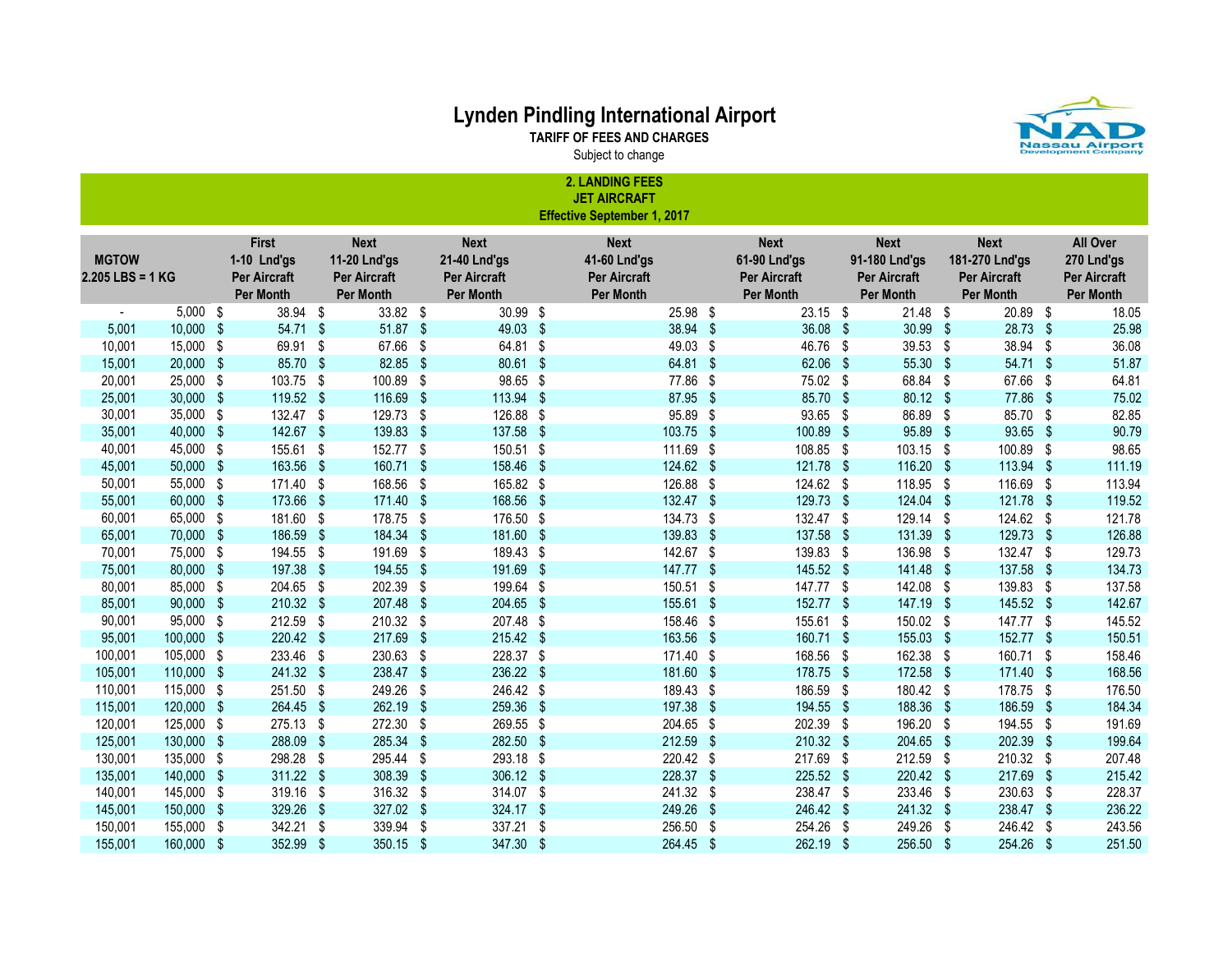TARIFF OF FEES AND CHARGES

2. LANDING FEES

Subject to change



|                  |            |      |                                  |      |                                  |      |                                         | <b>JET AIRCRAFT</b>                |     |                                  |            |                                  |      |                                  |            |                                  |
|------------------|------------|------|----------------------------------|------|----------------------------------|------|-----------------------------------------|------------------------------------|-----|----------------------------------|------------|----------------------------------|------|----------------------------------|------------|----------------------------------|
|                  |            |      |                                  |      |                                  |      |                                         | <b>Effective September 1, 2017</b> |     |                                  |            |                                  |      |                                  |            |                                  |
|                  |            |      |                                  |      |                                  |      |                                         |                                    |     |                                  |            |                                  |      |                                  |            |                                  |
|                  |            |      | First                            |      | <b>Next</b>                      |      | <b>Next</b>                             | <b>Next</b>                        |     | <b>Next</b>                      |            | <b>Next</b>                      |      | <b>Next</b>                      |            | All Over                         |
| <b>MGTOW</b>     |            |      | 1-10 Lnd'gs                      |      | <b>11-20 Lnd'gs</b>              |      | <b>21-40 Lnd'gs</b>                     | 41-60 Lnd'gs                       |     | 61-90 Lnd'gs                     |            | 91-180 Lnd'gs                    |      | 181-270 Lnd'gs                   |            | 270 Lnd'gs                       |
| 2.205 LBS = 1 KG |            |      | <b>Per Aircraft</b><br>Per Month |      | <b>Per Aircraft</b><br>Per Month |      | <b>Per Aircraft</b><br><b>Per Month</b> | Per Aircraft<br><b>Per Month</b>   |     | Per Aircraft<br><b>Per Month</b> |            | Per Aircraft<br><b>Per Month</b> |      | Per Aircraft<br><b>Per Month</b> |            | Per Aircraft<br><b>Per Month</b> |
| 160,001          | 165,000 \$ |      | 365.94 \$                        |      | 363.10 \$                        |      | 360.25                                  | \$<br>$\overline{272.30}$ \$       |     | 269.55                           | - \$       | 264.45 \$                        |      | 262.19 \$                        |            | 259.36                           |
| 165,001          | 170,000 \$ |      | 376.03 \$                        |      | 373.30 \$                        |      | 371.04                                  | \$<br>280.23                       | \$  | 277.40 \$                        |            | 272.30 \$                        |      | 269.55 \$                        |            | 267.30                           |
| 170,001          | 175,000    | - \$ | 389.07 \$                        |      | 386.23 \$                        |      | 383.98                                  | \$<br>288.09                       | -\$ | 285.34                           | - \$       | 280.23                           | - \$ | 277.40 \$                        |            | 275.13                           |
| 175,001          | 180,000 \$ |      | 396.93 \$                        |      | 394.08 \$                        |      | 391.83                                  | \$<br>298.28                       | \$  | 295.44                           | -\$        | 290.35 \$                        |      | 288.09 \$                        |            | 285.34                           |
| 180,001          | 185,000    | - \$ | 407.12 \$                        |      | 404.87 \$                        |      | 402.03                                  | \$<br>306.12                       | \$  | 303.39                           | - \$       | 298.28                           | - \$ | 295.44 \$                        |            | 293.18                           |
| 185,001          | 190,000    | - \$ | 420.06                           | -\$  | 417.81 \$                        |      | 414.96                                  | \$<br>314.07 \$                    |     | 311.22 \$                        |            | 306.12 \$                        |      | 303.39 \$                        |            | 301.13                           |
| 190,001          | 195,000    | - \$ | 430.76                           | \$   | 427.91                           | - \$ | 425.16                                  | \$<br>321.42                       | \$  | 319.16 \$                        |            | 314.07 \$                        |      | 311.22 \$                        |            | 308.39                           |
| 195,001          | 200,000    | - \$ | 443.69                           | -\$  | 440.96                           | S    | 438.11                                  | \$<br>329.26                       | S.  | 327.02 \$                        |            | 321.42 \$                        |      | 319.16                           | - \$       | 316.32                           |
| 200,001          | 205,000    | - \$ | 453.90                           | \$   | 451.05                           | - \$ | 448.79                                  | \$<br>337.21                       | \$  | 334.36                           | - \$       | 329.26                           | - \$ | 327.02 \$                        |            | 324.17                           |
| 205,001          | 210,000    | - \$ | 466.84 \$                        |      | 464.00 \$                        |      | 461.74 \$                               | 345.06                             | S.  | 342.21                           | - \$       | 337.21 \$                        |      | 334.36 \$                        |            | 332.11                           |
| 210,001          | 215,000    | - \$ | 474.77 \$                        |      | 471.94 \$                        |      | 469.68                                  | \$<br>357.99                       | \$  | 355.25 \$                        |            | 350.15                           | - \$ | 347.30 \$                        |            | 345.06                           |
| 215,001          | 220,000    | - \$ | 484.87 \$                        |      | 482.62 \$                        |      | 479.78                                  | \$<br>365.94                       | \$  | 363.10 \$                        |            | 357.99                           | - \$ | 355.25 \$                        |            | 352.99                           |
| 220,001          | 225,000    | - \$ | 497.83                           | -\$  | 495.58 \$                        |      | 492.82                                  | \$<br>373.30                       | \$  | 371.04                           | - \$       | 365.94                           | - \$ | 363.10 \$                        |            | 360.25                           |
| 225,001          | 230,000    | - \$ | 508.60                           | -\$  | 505.77 \$                        |      | 502.92                                  | \$<br>381.14                       | -\$ | 378.88                           | - \$       | 373.30 \$                        |      | 371.04 \$                        |            | 368.20                           |
| 230,001          | 235,000    | - \$ | 521.55                           | \$   | 518.71                           | \$   | 515.97                                  | \$<br>389.07                       | \$  | 386.23                           | - \$       | 381.14                           | - \$ | 378.88 \$                        |            | 376.03                           |
| 235,001          | 240,000    | - \$ | 531.66                           | -\$  | 528.90                           | - \$ | 526.64                                  | \$<br>396.93                       | \$  | 394.08                           | - \$       | 389.07 \$                        |      | 386.23                           | - \$       | 383.98                           |
| 240,001          | 245,000    | - \$ | 544.69                           | \$   | 541.85                           | - \$ | 539.58                                  | \$<br>404.87                       | \$  | 402.03 \$                        |            | 396.93                           | - \$ | 394.08 \$                        |            | 391.83                           |
| 245,001          | 250,000    | - \$ | 552.54 \$                        |      | 549.69                           | - \$ | 543.52                                  | \$<br>414.96                       | \$  | 412.12 \$                        |            | 407.12 \$                        |      | 404.87 \$                        |            | 402.03                           |
| 250,001          | 255,000    | - \$ | 562.73                           | - \$ | 560.48 \$                        |      | 557.63                                  | \$<br>422.91                       | \$  | 420.06                           | - \$       | 414.96                           | - \$ | $412.12$ \$                      |            | 409.87                           |
| 255,001          | 260,000    | - \$ | 575.67 \$                        |      | 573.43 \$                        |      | 570.57                                  | \$<br>438.11 \$                    |     | 435.86                           | - \$       | 430.76                           | - \$ | 427.91 \$                        |            | 425.16                           |
| 260,001          | 265,000    | - \$ | 586.36                           | -\$  | 583.53 \$                        |      | 580.77                                  | \$<br>440.96                       | \$  | 438.11 \$                        |            | 433.01                           | - \$ | 430.76 \$                        |            | 427.91                           |
| 265,001          | 270,000    | - \$ | 599.30 \$                        |      | 598.81 \$                        |      | 593.13                                  | \$<br>445.95                       | -\$ | 443.69                           | $\sqrt{5}$ | 438.11                           | - \$ | 435.86 \$                        |            | 433.01                           |
| 270,001          | 275,000    | - \$ | 609.51                           | \$   | 606.67 \$                        |      | 604.39                                  | \$<br>453.90                       | \$  | 451.05                           | - \$       | 445.95                           | - \$ | 443.69 \$                        |            | 440.96                           |
| 275,001          | 280,000    | -\$  | 622.44                           | \$   | 619.61 \$                        |      | 617.35                                  | \$<br>461.74                       | \$  | 459.00                           | -\$        | 453.90                           | - \$ | 451.05                           | - \$       | 448.79                           |
| 280,001          | 285,000    | - \$ | 630.40                           | \$   | 627.55 \$                        |      | 624.70                                  | \$<br>474.77                       | \$  | 471.94                           | -\$        | 466.84                           | - \$ | 464.00 \$                        |            | 461.74                           |
| 285,001          | 290,000    | -\$  | 640.49                           | \$   | 638.24                           | \$   | 635.38                                  | \$<br>482.62                       | \$  | 479.78                           | -\$        | 474.77                           | - \$ | 471.94                           | -\$        | 469.68                           |
| 290,001          | 295,000    | - \$ | 653.43                           | \$   | 651.28                           | \$   | 648.43                                  | \$<br>489.98                       | \$  | 487.73                           | -\$        | 482.62                           | - \$ | 479.78 \$                        |            | 477.04                           |
| 295,001          | 300,000    | - \$ | 664.23                           | -\$  | 661.38                           | \$   | 658.53                                  | \$<br>497.83                       | \$  | 495.58                           | -\$        | 489.98                           | - \$ | 487.73                           | $\sqrt{3}$ | 484.87                           |
| 300,001          | 305,000    | - \$ | 677.16                           | \$   | 674.32                           | \$   | 671.46                                  | \$<br>505.77                       | \$  | 502.92                           | - \$       | 497.83                           | - \$ | 495.58                           | - \$       | 492.82                           |
| 305,001          | 310,000    | - \$ | 687.27                           | -\$  | 684.51 \$                        |      | 682.26                                  | \$<br>513.61                       | -\$ | 510.87                           | -\$        | 505.77                           | - \$ | 502.92 \$                        |            | 500.67                           |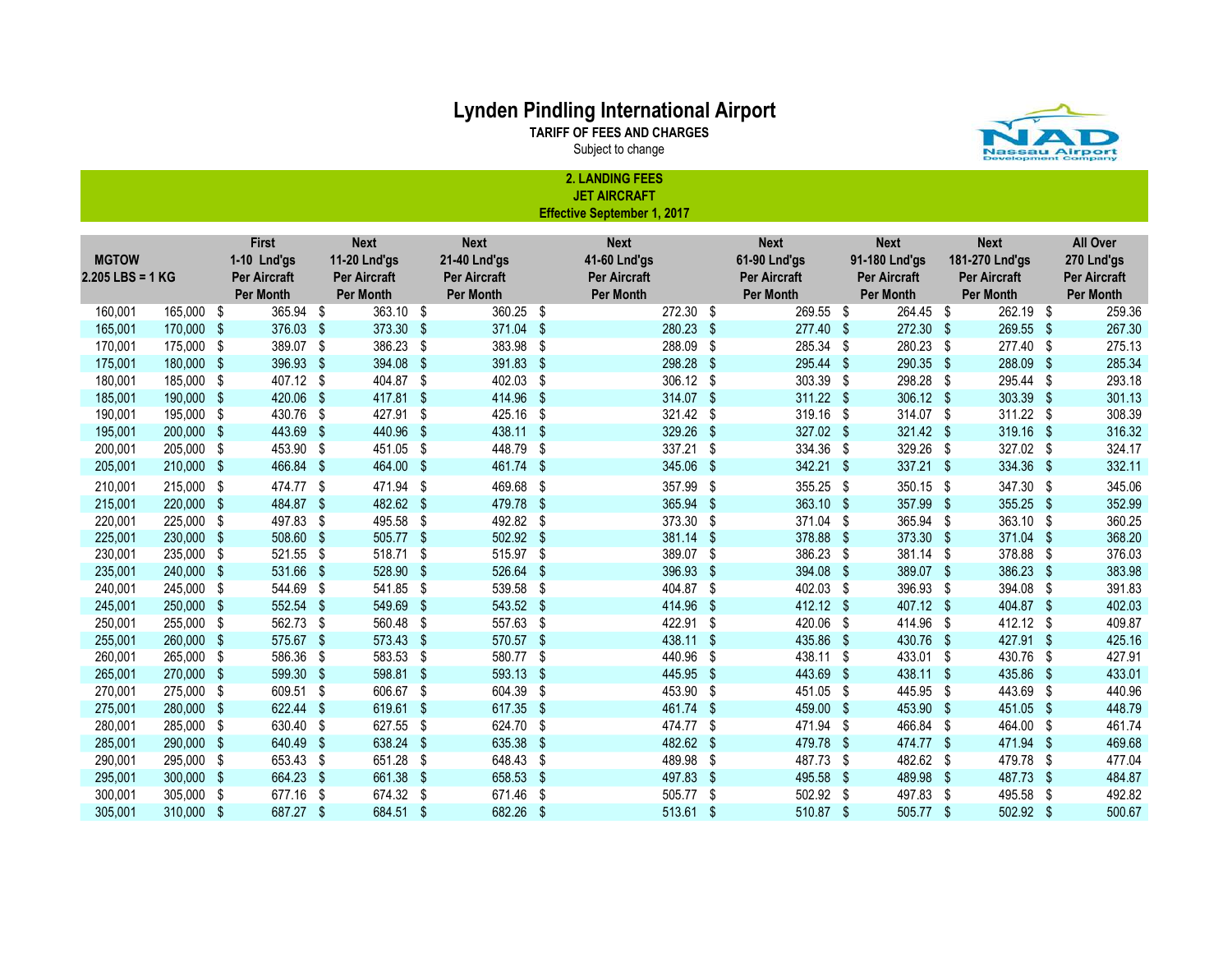TARIFF OF FEES AND CHARGES





2. LANDING FEES JET AIRCRAFT Effective September 1, 2017

| <b>MGTOW</b><br>$2.205$ LBS = 1 KG |            | <b>First</b><br>$1-10$ Lnd'gs<br><b>Per Aircraft</b><br>Per Month | <b>Next</b><br>11-20 Lnd'gs<br><b>Per Aircraft</b><br>Per Month | <b>Next</b><br>21-40 Lnd'gs<br><b>Per Aircraft</b><br>Per Month | <b>Next</b><br>41-60 Lnd'gs<br><b>Per Aircraft</b><br>Per Month | <b>Next</b><br>61-90 Lnd'gs<br><b>Per Aircraft</b><br>Per Month | <b>Next</b><br>91-180 Lnd'gs<br><b>Per Aircraft</b><br>Per Month | <b>Next</b><br>181-270 Lnd'gs<br><b>Per Aircraft</b><br>Per Month | All Over<br>270 Lnd'gs<br><b>Per Aircraft</b><br>Per Month |
|------------------------------------|------------|-------------------------------------------------------------------|-----------------------------------------------------------------|-----------------------------------------------------------------|-----------------------------------------------------------------|-----------------------------------------------------------------|------------------------------------------------------------------|-------------------------------------------------------------------|------------------------------------------------------------|
| 310.001                            | 315,000 \$ | 700.31 \$                                                         | 697.47 \$                                                       | 695.21 \$                                                       | 521.55 \$                                                       | 518.71 \$                                                       | $513.61$ \$                                                      | 510.87 \$                                                         | 508.60                                                     |
| 315,001                            | 320,000 \$ | 708.14 \$                                                         | 705.31 \$                                                       | 703.05 \$                                                       | 531.66 \$                                                       | 528.90 \$                                                       | $523.81$ \$                                                      | 521.55 \$                                                         | 518.71                                                     |
| 320.001                            | 325,000 \$ | 718.35 \$                                                         | 716.10 \$                                                       | 713.24 \$                                                       | 539.58 \$                                                       | 536.76 \$                                                       | 531.66 \$                                                        | 528.90 \$                                                         | 526.64                                                     |
| 325,001                            | 330,000 \$ | 731.29 \$                                                         | 729.04 \$                                                       | 726.20 \$                                                       | $547.44$ \$                                                     | 544.69 \$                                                       | 539.58 \$                                                        | 536.76 \$                                                         | 534.49                                                     |
| 330.001                            | 335,000 \$ | 741.98 \$                                                         | 739.13 \$                                                       | 736.39 \$                                                       | 554.80 \$                                                       | 552.54 \$                                                       | 547.44 \$                                                        | 544.69 \$                                                         | 541.85                                                     |
| 335,001                            | 340,000 \$ | 753.85 \$                                                         | 752.18 \$                                                       | 749.32 \$                                                       | $562.73$ \$                                                     | 560.48 \$                                                       | 554.80 \$                                                        | 552.54 \$                                                         | 549.69                                                     |
| 340.001                            | 345,000 \$ | 765.12 \$                                                         | 762.28 \$                                                       | 760.03 \$                                                       | 570.57 \$                                                       | 567.74 \$                                                       | 562.73 \$                                                        | 559.89 \$                                                         | 557.63                                                     |
| 345,001                            | 350,000 \$ | 772.96 \$                                                         | 770.22 \$                                                       | 767.95 \$                                                       | 578.52 \$                                                       | 575.67 \$                                                       | 570.57 \$                                                        | 567.74 \$                                                         | 565.49                                                     |

OVER 350,000 LBS ADD \$11.65 FOR EACH ADDITIONAL 5,000 LBS OR PART THEREOF

1) MGTOW - Maximum gross take off weight

2) Landing Fees are not payable where an aircraft or any person on board is threatened by serious or imminent danger and an unscheduled landing is made to non-intended destination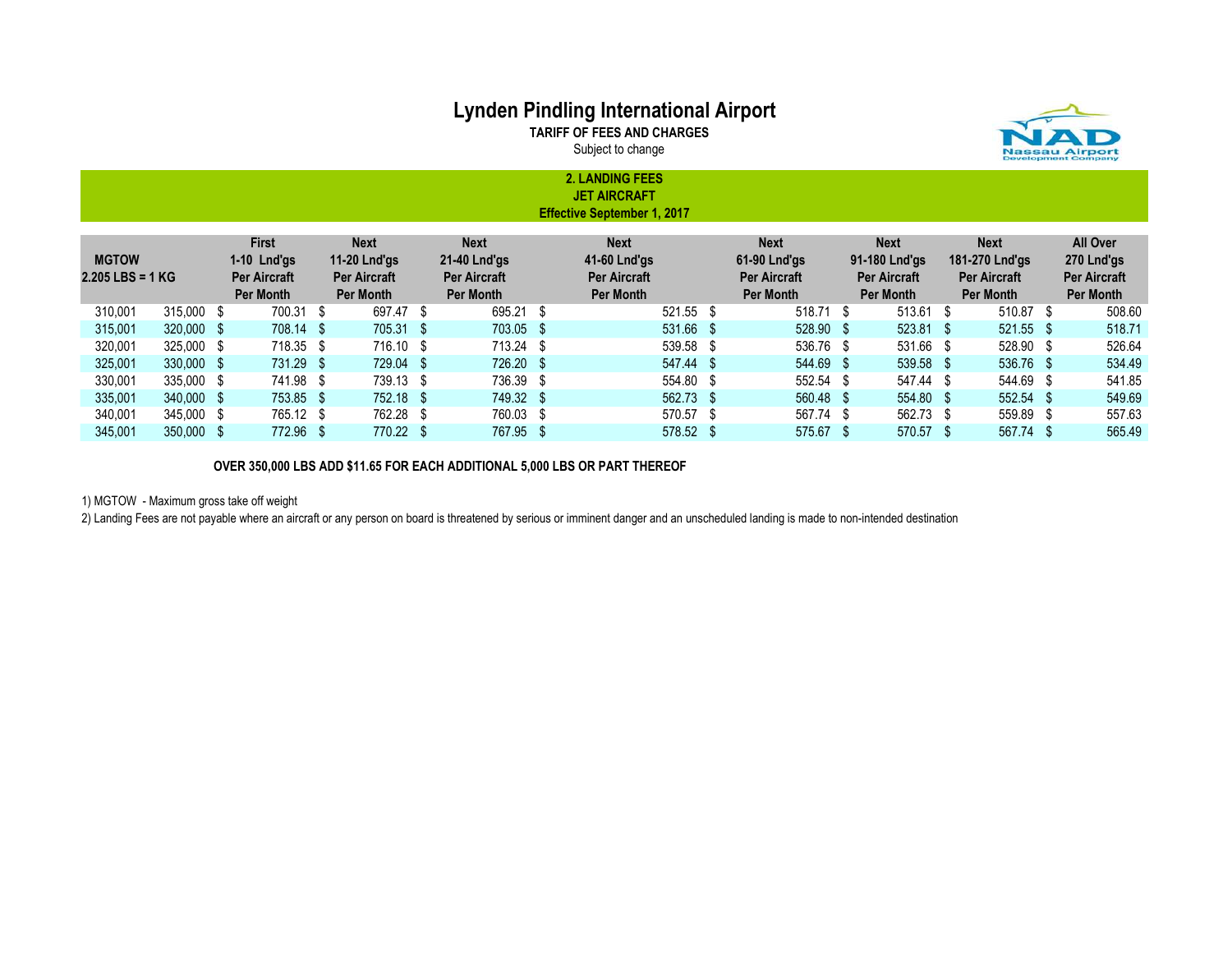TARIFF OF FEES AND CHARGES Subject to change



|                                                                                                         |                            |                                | <b>3. AIRCRAFT PARKING FEES</b><br><b>Effective September 1, 2017</b>                                |      |                                                                          |               |       |
|---------------------------------------------------------------------------------------------------------|----------------------------|--------------------------------|------------------------------------------------------------------------------------------------------|------|--------------------------------------------------------------------------|---------------|-------|
| <b>Aircraft Weight</b>                                                                                  |                            |                                | Fee payable for<br>each day of continuous<br>parking after the first 4 hrs.<br>of continuous parking |      | Fee payable for<br>each month of<br>continuous parking<br>of an aircraft |               |       |
|                                                                                                         | $10,000$ \$                |                                | $14.76$ \$                                                                                           |      | 177.12                                                                   |               |       |
| 10,001<br>20,001                                                                                        | $20,000$ \$<br>$50,000$ \$ |                                | $22.14$ \$<br>$29.52$ \$                                                                             |      | 221.40<br>295.20                                                         |               |       |
| 50,001                                                                                                  | $100,000$ \$               |                                | 44.28 \$                                                                                             |      | 369.00                                                                   |               |       |
| 100,001                                                                                                 | $200,000$ \$               |                                | 73.80                                                                                                | - \$ | 516.59                                                                   |               |       |
| 200,001                                                                                                 | $300,000$ \$<br>300,001    |                                | $110.69$ \$<br>$177.12$ \$                                                                           |      | 553.49                                                                   |               |       |
| over<br>Nassau Flying Club                                                                              |                            | $\mathbf{\$}$<br>$\mathbf{\$}$ | $\Delta \sim 10$                                                                                     | -\$  | 885.60<br>67.53                                                          |               |       |
|                                                                                                         |                            |                                | <b>4. AIRCRAFT LOADING BRIDGE FEES</b><br><b>Effective September 1, 2017</b>                         |      |                                                                          |               |       |
| Fee payable for the first hour or part thereof                                                          |                            |                                |                                                                                                      |      |                                                                          | $\mathbf{\$}$ | 36.90 |
| Fee payable for each period of fifteen minutes or<br>part thereof after the first hour of the operation |                            |                                |                                                                                                      |      |                                                                          | $\mathbf{\$}$ | 14.76 |

### 5. TERMINAL FEES Effective September 1, 2017

| No. of Seats |   | <b>Charge Per Flight</b> |
|--------------|---|--------------------------|
| 5 to 9       | S | 14.76                    |
| 10 to 19     | S | 22.14                    |
| 20 to 46     | S | 29.52                    |
| 47 to 119    | S | 36.90                    |
| 120 to 169   | S | 44.28                    |
| 170 & over   | S | 51.67                    |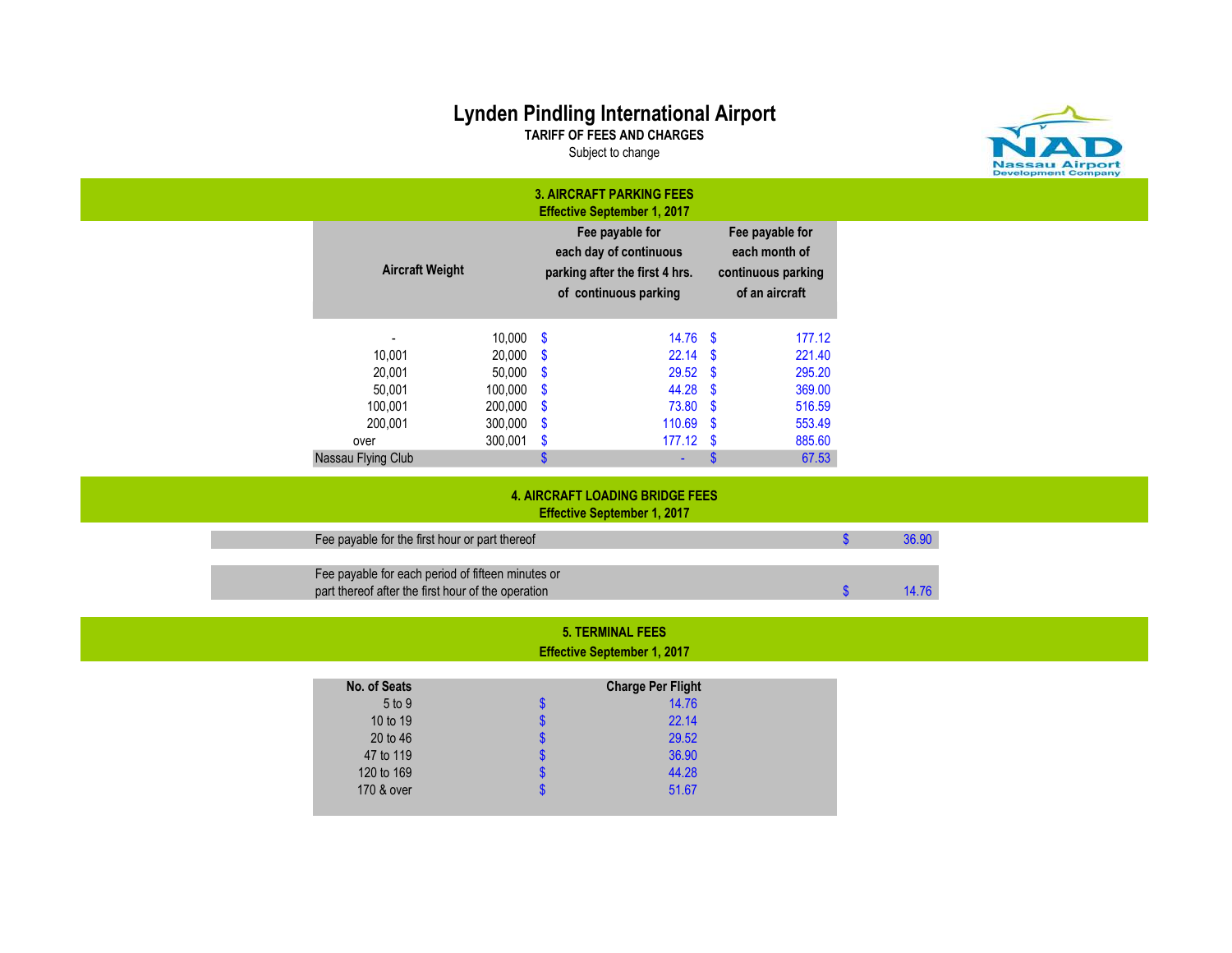### Lynden Pindling International Airport TARIFF OF FEES AND CHARGES



Subject to change

6. PASSENGER FACILITY CHARGE Effective July 1, 2018

|                      | Per Enplaning |             |            |                      |
|----------------------|---------------|-------------|------------|----------------------|
| <b>Sector</b>        | Passenger     | <b>RATE</b> | VAT        | <b>VAT INCLUSIVE</b> |
| <b>International</b> |               | 38.00       | 4.56<br>۰D | 42.56<br>ъĐ          |

\* Applies to all departing passengers except: Infants under 2 Diplomats Passengers involuntarily rerouted Airline crew on duty Personnel on military service

### 7. SECURITY FEE

#### Effective March 1, 2020

|                 | Per Enplaning                                 |             |      |            |     |                      |       |
|-----------------|-----------------------------------------------|-------------|------|------------|-----|----------------------|-------|
| <b>Sector</b>   | Passenger                                     | <b>RATE</b> |      | <b>VAT</b> |     | <b>VAT INCLUSIVE</b> |       |
| International   |                                               |             | 9.00 |            | .08 |                      | 10.08 |
|                 | * Applies to all departing passengers except: |             |      |            |     |                      |       |
| Infants under 2 |                                               |             |      |            |     |                      |       |

Diplomats Passengers involuntarily rerouted Airline crew on duty Personnel on military service

#### 8. PASSENGER PROCESSING FEE Effective July 1, 2018

| Sector               | <b>Per Enplaning</b><br>Passenger | <b>RATE</b> | VA1          | <b>VAT INCLUSIVE</b> |
|----------------------|-----------------------------------|-------------|--------------|----------------------|
| <b>International</b> |                                   | 10.00       | . 20<br>- 10 | 11.20<br>- 17        |

\* Applies to all departing passengers except: Infants under 2 **Diplomats** Passengers involuntarily rerouted Airline crew on duty Personnel on military service